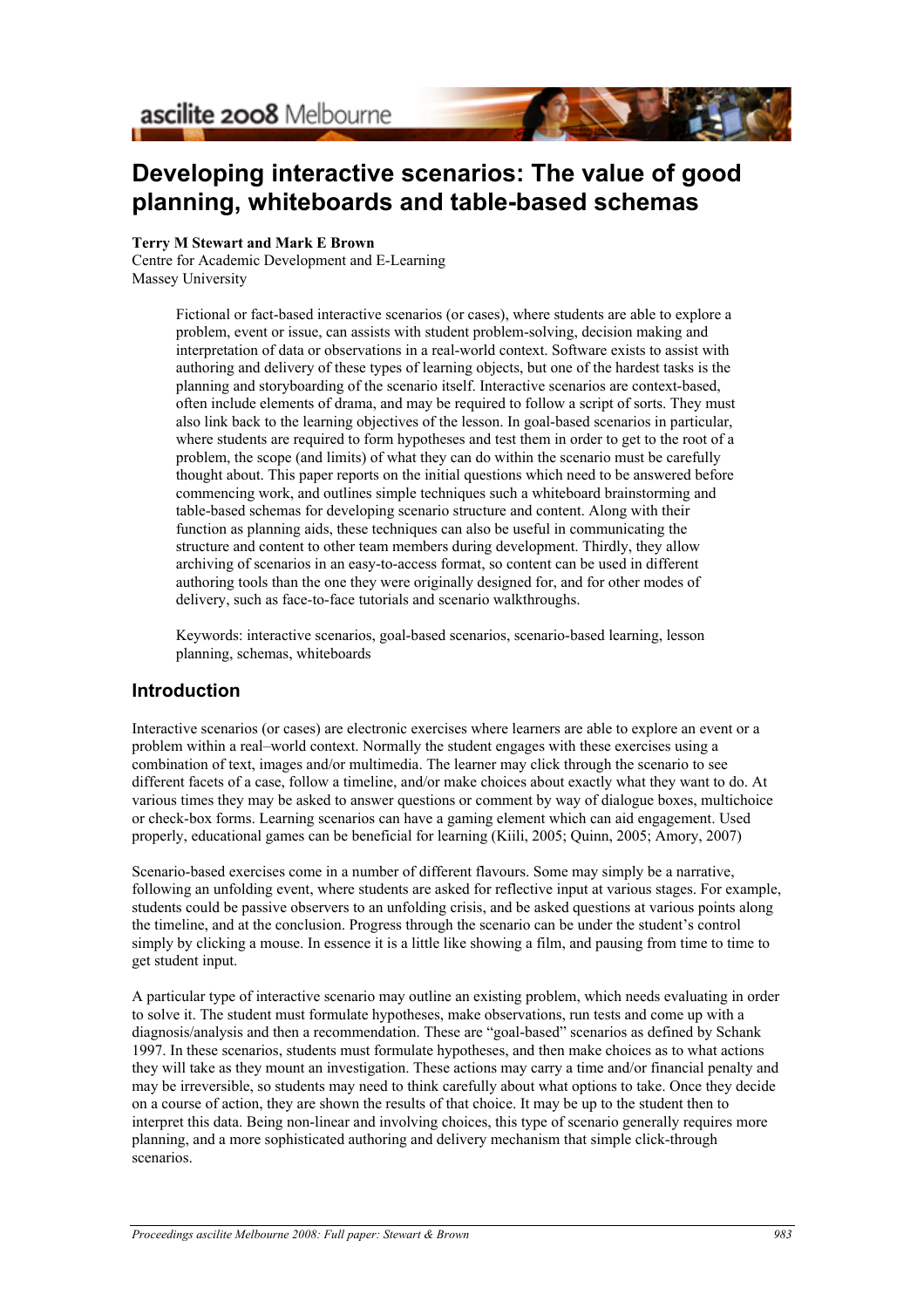Interactive scenarios can be authored and delivered using a number of different packages. At the simplest level, linked webpages developed in a simple HTML editor can be used. However in most cases, scenarios require more functionality than the latter can offer such as the ability to set prerequisites on actions, add time and cost variables, track student progress and offer customised feedback. Figure 1 shows a screen shot an interactive scenario for crop diagnosis developed and delivered in a program called SBL-interactive (SBLi) which has much of this functionality built-in (Anon, 2008a).



### **Figure 1: Student view of a SBLi interactive scenario, where the goal is to diagnose an orchard problem**

The authors have been involved with creating many of these interactive scenarios for teaching in a number of disciplines using a number of different software packages including SBL-interactive (Stewart 1997, Stewart and Bartrum, 2002, Stewart 2007, 2008). "Emergo" (Nadolski, 2007) offers a similar toolkit and scenario-based lessons can also be created using templates in "Udutu" (Anon, 2008b). The purpose of this paper is not to describe these packages or discuss scenario-based learning generally. Rather it is to outline some useful tips and techniques in *planning* these kinds of lessons.

The design of e-learning lessons is important (Clark and Mayer, 2003) and developing a framework is an early stage of this process. While an authoring tool is useful and necessary, there is a real temptation to start using it straight away, before a clear idea of content and structure has been developed. Whilst useful for prototyping , this can be a mistake. Once the scenario is broken up into its separate components in the authoring tool, it is difficult to see the whole. If the scenario has not been planned well, the result can be an ill-structured mess which does not tie to the learning outcomes, and which students find difficult to navigate through. Without a clear framework, they can also have a tendency to become too complex and focus on the visual experience rather than the educational objectives (Westera *et al*, 2008).

Good planning and documentation, using whiteboards and simple table-based schemas prior to authoring, can avoid this situation. Aside from assisting with planning, whiteboard outputs and schemas are useful as communication devices for other stakeholders.

Based on the authors' experience, this paper provides some software-independent tips and techniques on the use of these tools to plan interactive scenarios.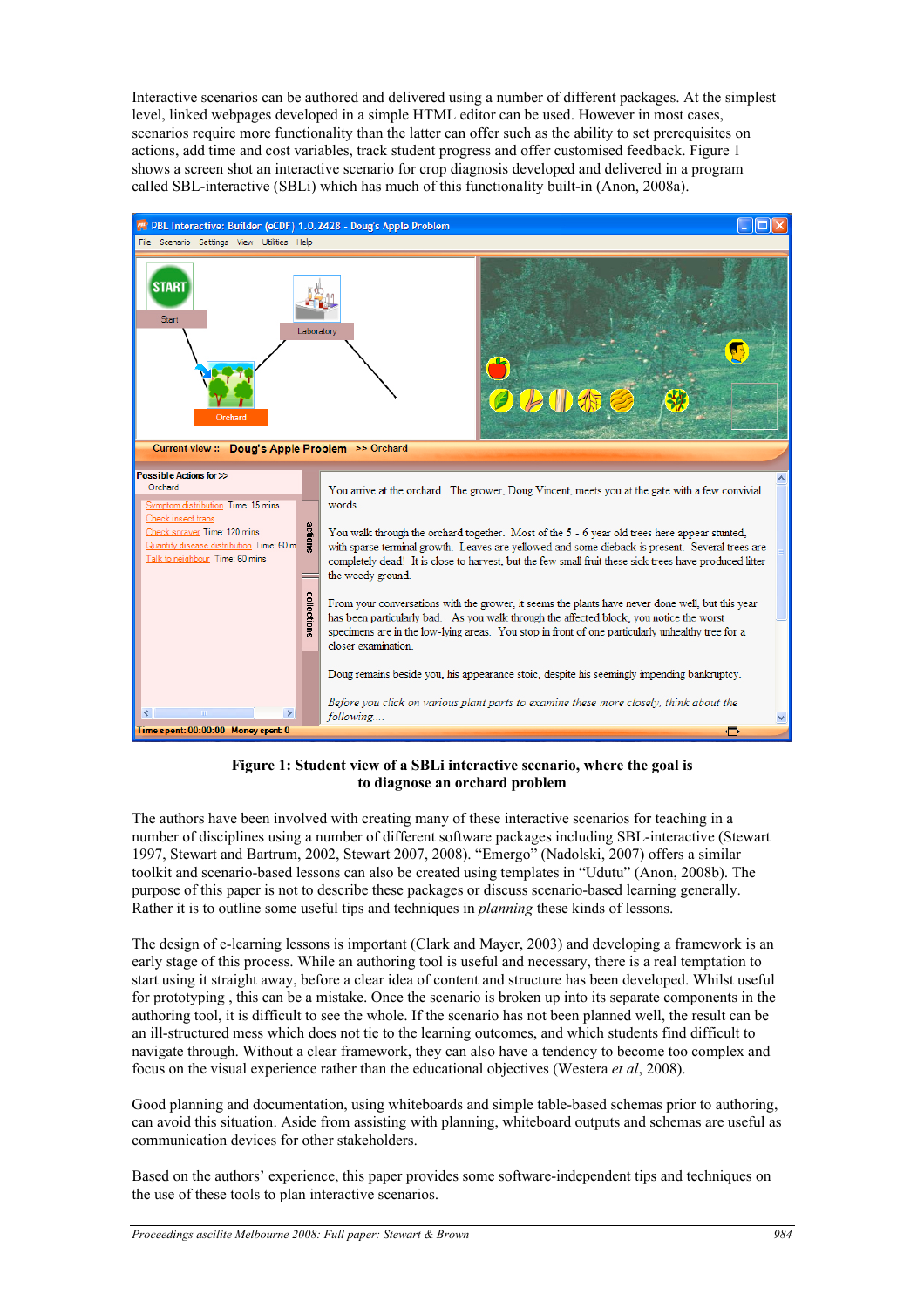# **Planning an interactive scenario**

### **Step 1 – Initial decisions**

To be of most value, interactive scenarios must be embedded as an integrated part of the course rather than an "add-on" (Gossman *et al*, 2007). Instructional context is important (Robertson and Howells, 2008) along with good scaffolding (Wall and Ahmed, 2008). Before creating any interactive scenario for course work, several things need to be decided on. The following considerations apply...

- Synopsis:. What role will students play and what will they be expected to do?
- Expected Learning Outcomes. What skills/knowledge should students develop/learn from going through this exercise?
- Placement and Course. What course and where in it is the scenario going to be placed?
	- Beginning Good for motivation or to demonstrate a process or skill.,
	- Part-way through a course Assess the learning process, invigorate students and provide in-depth examples of integrated theory and practice.
	- At the end of a course Integrate knowledge, test what students have learned and be used as a tool for reflection.
- Assistance in Interpretation. How much (if any) assistance will students be given in interpretation?
- Reflection and Feedback. When and how will students be given feedback?
- Assessment: Will the scenario be assessed and if so how?
- Delivery. How will it be delivered?
- Frequency. Will students be expected or allowed to go through the scenario more than once?
- Team Play. Will this be a team exercise or will students go through these scenarios alone?

While the answers to these questions can be modified later in the process, their consideration is essential at the start in order to set a clear direction for scenario construction. The answers to these questions can be summed up in a simple table we call a *scenario descriptor*. Table 1 shows an example scenario descriptor, for the scenario illustrated in Figure 1. Note that this particular scenario was not designed for summative assessment but rather as an introduction to the subject, designed to show process and motivate students to learn.

| Name                                 | Doug's apple problem                                                                                                                                                                                                                                                                                                                                            |
|--------------------------------------|-----------------------------------------------------------------------------------------------------------------------------------------------------------------------------------------------------------------------------------------------------------------------------------------------------------------------------------------------------------------|
| <b>Synopsis</b>                      | Students will play the role of a horticultural consultant. They will visit an orchard<br>and assess a plant problem, discuss the problem with the grower and take back<br>infected plant samples to analyse in the laboratory.<br>They must determine the problem, justify their reasoning and recommend an                                                     |
|                                      | action.                                                                                                                                                                                                                                                                                                                                                         |
| <b>Expected Learning</b><br>Outcomes | The scenario will be a walk-through or demonstration, showing how a diagnostic<br>episode might proceed in real life. The main educational purpose is to<br>demonstrate the process of diagnosis and to show students how knowledge is used<br>in a real-life situation. Hopefully, seeing the relevance of the subject matter will<br>motive them to learn it. |
| Placement and<br>Course              | This exercise will be embedded in 171.387, Controlling Plant Pests and Diseases.<br>It will be given just before the series of lectures on plant diagnosis                                                                                                                                                                                                      |
| Assistance in<br>interpretation      | No interpretation within the narrative text but this will be given as feedback to<br>reflective questions.                                                                                                                                                                                                                                                      |
| Reflection and<br>Feedback           | Questions as to the significance of observations or tests will be posed during the<br>scenario whenever a significant observation or result is presented, to give the<br>students an opportunity for reflection. The correct interpretation will then be<br>given to students through a hyperlink.                                                              |
| Assessment                           | There will be no formal assessment for this particular scenario.                                                                                                                                                                                                                                                                                                |
| Delivery                             | Students will access the exercise over the web.                                                                                                                                                                                                                                                                                                                 |
| Once or many                         | Students can go through the scenario as many times as they wish, but should do<br>so before they commence the lecture course.                                                                                                                                                                                                                                   |
| Model answer                         | This will be provided at the end of the exercise                                                                                                                                                                                                                                                                                                                |
| Team Play                            | Students can work through the scenario with others if they wish                                                                                                                                                                                                                                                                                                 |

**Table 1: The scenario descriptor for the scenario shown in Figure 1**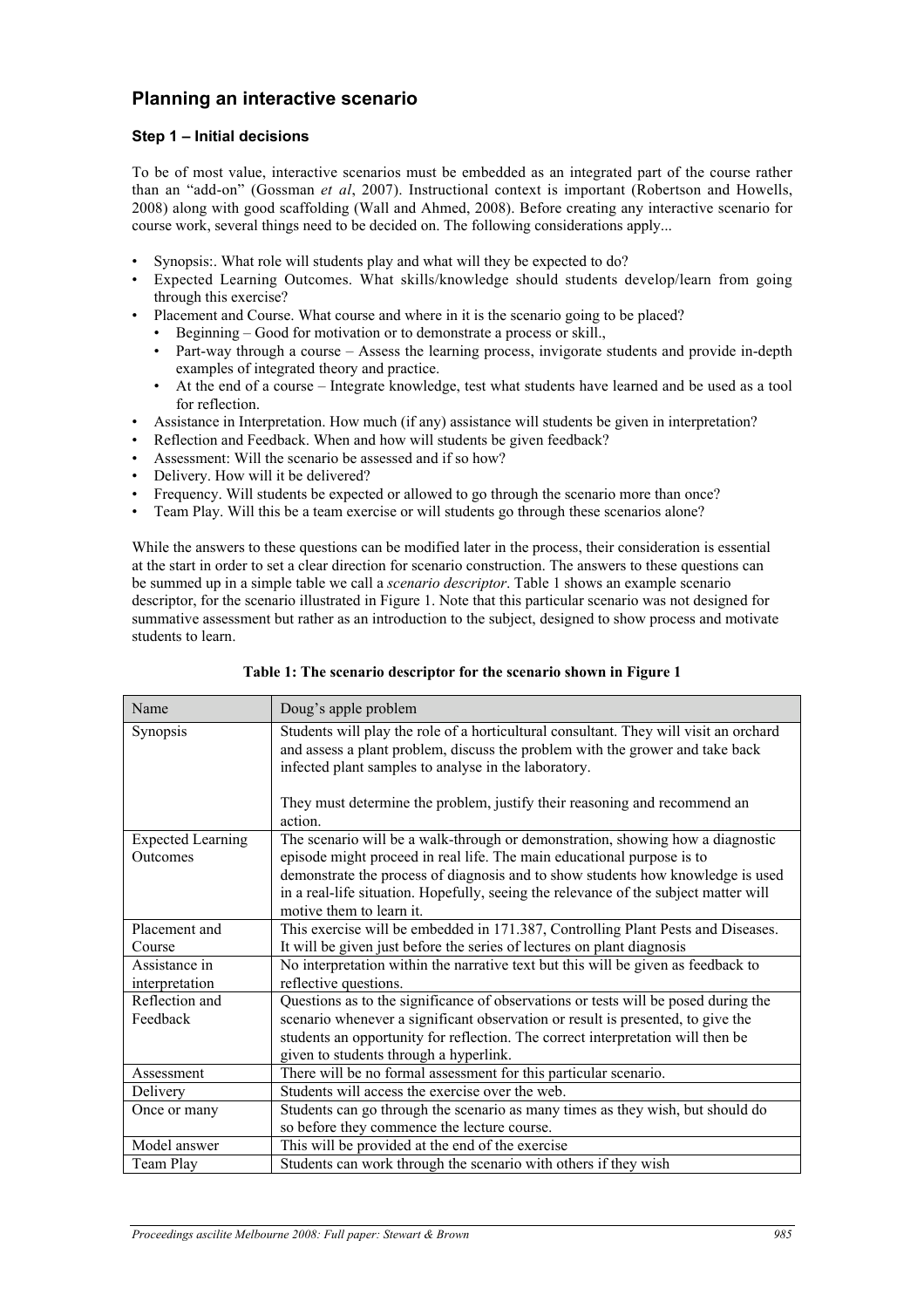## **Step 2 – Determining the essentials**

#### *Storyline*

An interactive scenario normally requires a script of sorts. At the very least this should involve an introduction which outlines the task at hand, some kind of overall environment to explore in order to complete this task, and some kind of endpoint and conclusion. To engage and capture interest, scenarios should have elements of drama. Humour can also be used where appropriate.

#### *Objects*

The scenario environment may be populated with *objects* such as conceptual or real locations, items, people, actions and exercises. Exploring these objects can provide information (useful or misleading), which the student needs to evaluate and perhaps make a decision on. The objects may have a pre-requisite property, which determines when they are available in the scenario. In other words, they may not be available until a particular task is done or conversely, they may become unavailable at some point. Exploring these objects may also accrue a time or monetary penalty.

Click-through narrative-type scenarios are fairly straightforward when it comes to determining the objects required, as the student pathway is clearly defined. However, when determining the components of a goal-based interactive scenario, much thought has to go into what is added. In these kinds of scenarios, students are required to diagnosis something that has gone wrong, or is going wrong. Providing *only* the locations, objects and tasks that are going to reveal the actual cause (or causes) of the problem does not mirror real life and is of limited value as far as a teaching exercise is concerned. When first confronted with an initial description of the problem, students will generate (or at least will be expected to generate) a number of possible causes (hypotheses) depending on their level of knowledge. They must therefore, be given the opportunity to explore these alternatives (and the incorrect) hypotheses so as to discount them. This is what happens in the real world. Hence (within limits), the locations, tasks and objects which enable students to explore (and hopefully discount) these *incorrect* hypotheses must also be included. For example, in our scenario described in Table 1, initial symptoms of the plant problem (i.e. plants stunted, leaves yellowed, dieback present) outlined to students in the first screen of the interactive scenario (Figure 1) could have been caused by any one of the following...

- *Armillaria* root rot fungus
- *Pratylenchus* root nematode<br>• *Phytonhthora* crown rot fun
- *Phytophthora* crown rot fungus
- Too much water<br>• Poor nutrition
- Poor nutrition<br>• Other root rott
- Other root rotting pathogens

Students investigating this scenario would have a plant health background, and most would be expected to consider any of these causes as possibilities. Therefore they need to be given the ability in the scenario to extract nematodes, establish the nutrition status of the tree and soil, and isolate and examine fungi under the microscope so they can see the morphological characteristics. In other words, they need to be given the objects (actions, items, tests, locations etc.) to explore each one of these possible causes so they can discount the wrong ones and discover the right one.

Other, less essential components which may add interest or engagement can be added after these essential ones have be defined.

#### *Using a whiteboard*

Simple whiteboards lend themselves to mapping out these initial ideas, especially where a team is involved; for example the subject expert and an e-learning designer whose task it is to provide expertise in the paradigm. Once the exercise is complete, a framework, scaffold or skeleton exists for constructing the draft scenario. This framework can be saved as an image direct from the whiteboard, or sketched out using mapping software. Figure 2 shows one such framework initially developed on a whiteboard but then sketched out using Microsoft Visio software. In this particular scenario, students will play the part of a rural banker assessing the feasibility of a subdivision plan.

#### **Step 3 – Developing a schema**

After an initial framework has been developed using a whiteboard, simple table-based schemas, in say a Microsoft Word document, can be used to the hold the content.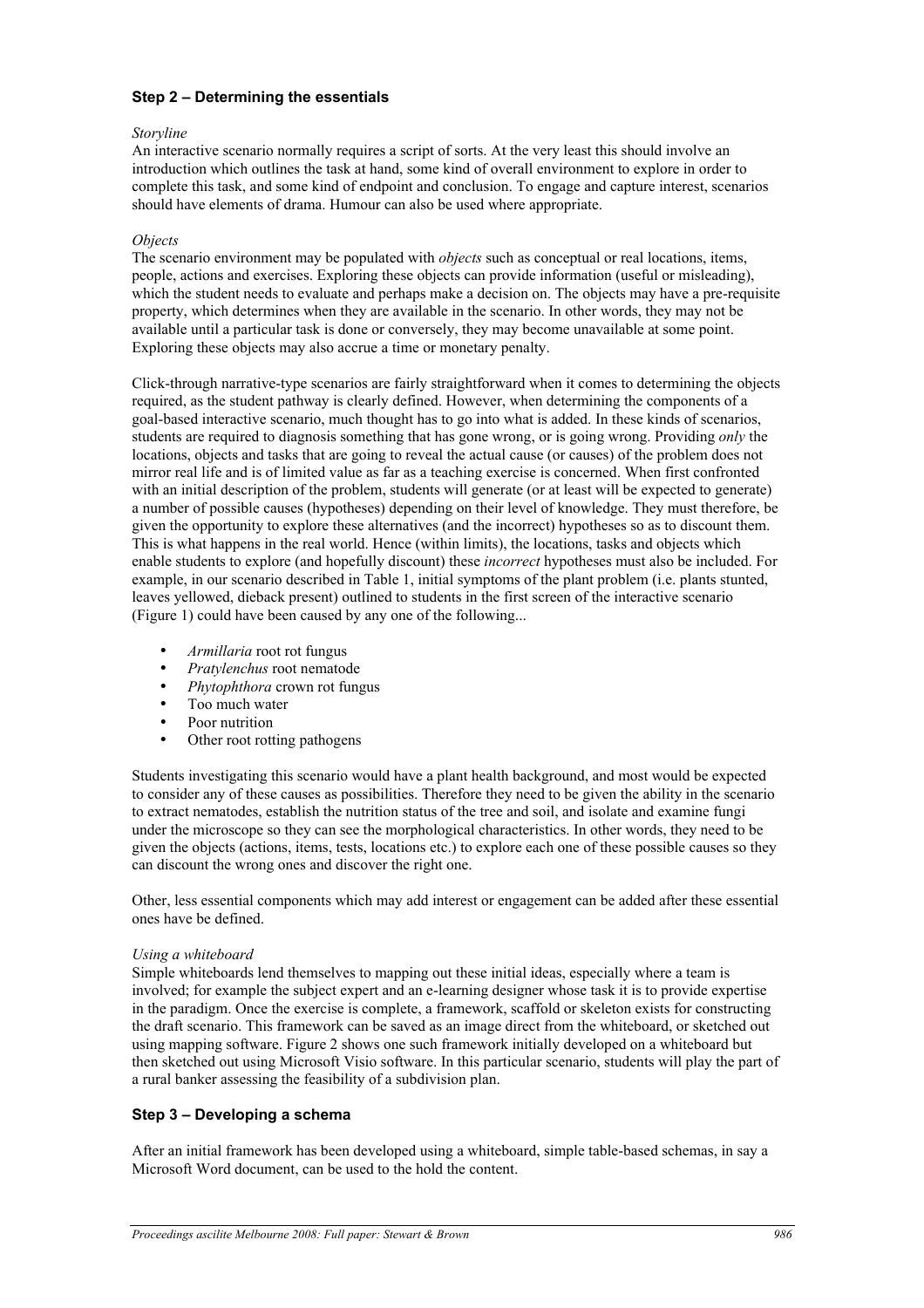

### **Figure 2: Framework for an banking interactive scenario, initially developed on a whiteboard**

Table 2 shows a schema template used to construct any goal-based scenario in SBLi. Although designed for use with this particular software, it is generic enough to be used with other authoring tools with some amendment.

Within the schema, the scenario is presented as a number of tables. Each table is a "location". A location can represent a physical place, or it can be a conceptual location, like an introduction or summary page. Within a location, there may be objects (actions, items or further locations). Within an item, other actions can be made available pertaining to that item. Clicking on an item, action or a location reveals content, which may be a mixture of rich text, multimedia and fill-in-forms. This content can also contain hyperlinks to internal or external resources.

Duplicate sets of rows can be added to represent all objects within that particular location to whatever depth is required. The same template can then be used again for the next real or conceptual location. Eventually the content of the whole scenario can be fleshed out as a series of tables in a single document.

| Table 2: Template for developing a goal-based scenario in SBLi |  |  |  |
|----------------------------------------------------------------|--|--|--|
|----------------------------------------------------------------|--|--|--|

Location: *This can be a real location in the scenario, or a conceptual location, such as an introduction or summary page.*

| Environment Window image: Graphic file (file name) used to represent the view at this location. Gives |  |  |
|-------------------------------------------------------------------------------------------------------|--|--|
| the student a feeling of "being there"                                                                |  |  |

| <b>Initial Path</b> | Where this object lies in the scenario tree? (e.g. Scenario $\rightarrow$ )              |
|---------------------|------------------------------------------------------------------------------------------|
| Object              | The type of object in the scenario associated with this location. It could be a location |
|                     | root, an item or action.                                                                 |
| Name                | Name and type of object.                                                                 |
| Icon                | If used, the graphic icon (file name) used to represent this object.                     |
| Pre-requisite       | What needs to be done before this object appears (or what makes it unavailable)          |
| required            |                                                                                          |
| Pre-requisite set   | Any pre-requisites set by clicking on this object                                        |
| Content             | Textual content the student will see when they explore (click on) this object.           |
| - Media             | What media will be incorporated into the content                                         |
| - Hyperlinks        | What hyperlinks will be included in the content, either to external resources, or        |
|                     | embedded internal ones.                                                                  |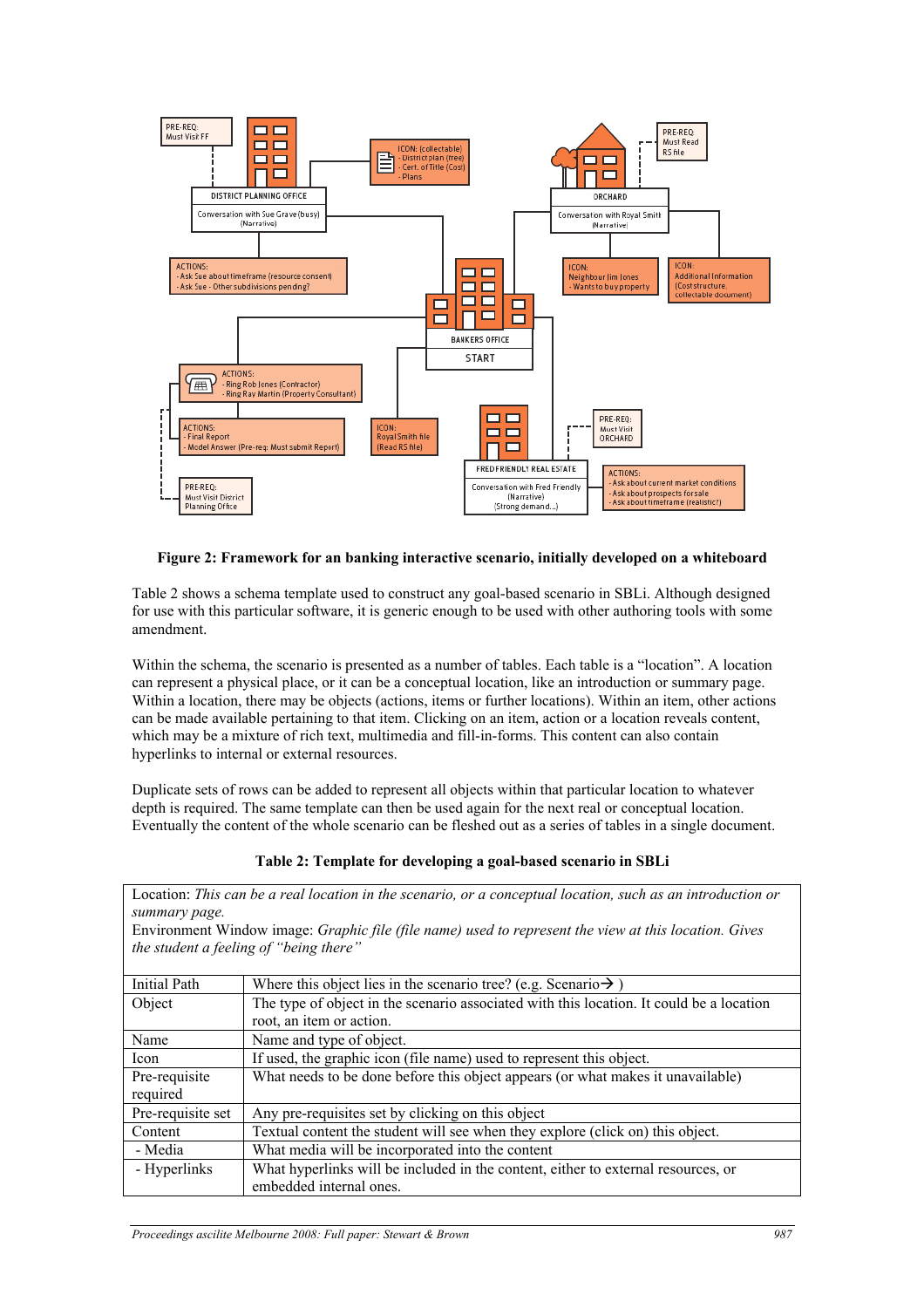| Objects                          | What other objects will be revealed by clicking on this object              |
|----------------------------------|-----------------------------------------------------------------------------|
| Revealed                         |                                                                             |
| Collectable                      | Whether or not the object is collectable or not (applicable for items only) |
| Cost:                            | The cost in time or money?                                                  |
| Text to appear<br>as part of the | Text to appear if this object is clicked:                                   |
| summary                          | Text to appear if this object is not clicked:                               |

Table 3 shows part of the scenario schema for the scenario shown in Figure 1. The schema was constructed using the template in Table 2. For the sake of brevity only the initial part of the content text in the Content and Hyperlink cells are shown, but normally the whole text would be included.

| Location: Orchard               |                                                                                       |  |
|---------------------------------|---------------------------------------------------------------------------------------|--|
| Environment image: sicktree.jpg |                                                                                       |  |
| Initial path                    | Doug's Apple Problem $\rightarrow$ Orchard $\rightarrow$                              |  |
| Object                          | Location (root)                                                                       |  |
| Name                            | Orchard                                                                               |  |
| Icon                            | Orchard.gif                                                                           |  |
| Pre-requisite                   | No pre requisite                                                                      |  |
| required                        |                                                                                       |  |
| Pre-requisite set               | None                                                                                  |  |
| Content                         | You arrive at the orchard. The grower, Doug Vincent, meets you at the gate with a few |  |
|                                 | convivial words(etc.)                                                                 |  |
| Media                           | None                                                                                  |  |
| Hyperlinks                      | Link from Content to embedded page. Text is as follows                                |  |
|                                 |                                                                                       |  |
|                                 | Here's how an experienced diagnostician would interpret these clues                   |  |
|                                 |                                                                                       |  |
|                                 | 1. Symptoms seem relatively non-specific                                              |  |
|                                 | At first glance trees seem to be showing non-specific "decline" symptoms              |  |
|                                 | characterised by yellowed leaves, poor growth, general malaise and death (etc.)       |  |
| Objects                         | Items: Doug fruit, leaf, branches, trunk, roots, soil, weeds,                         |  |
| revealed                        | Actions: Symptom distribution, Check insect traps, Check sprayer, Fertiliser          |  |
|                                 | applicator, Quantify disease distribution, Talk to neighbour                          |  |
| Cost                            | No cost                                                                               |  |
| Text to appear                  | if clicked: None                                                                      |  |
| as part of the                  |                                                                                       |  |
| summary                         | if not clicked: None                                                                  |  |
|                                 |                                                                                       |  |
|                                 |                                                                                       |  |
| <b>Initial Path</b>             | Doug's Apple Problem $\rightarrow$ Orchard $\rightarrow$ Doug                         |  |
| Object                          | Item: icon: man.gif                                                                   |  |
| Name                            | Doug                                                                                  |  |
| Pre-requisite                   | None                                                                                  |  |
| required                        |                                                                                       |  |
| Pre-requisite set               | None                                                                                  |  |
| Content                         | The grower is willing to answer any questions you want to pose, and he waits beside   |  |
|                                 | you expectantly. (etc)                                                                |  |
| Media                           | Image of Doug (Doug.jpg)                                                              |  |
| Hyperlinks                      | None                                                                                  |  |
| Reveals                         | Actions:                                                                              |  |
|                                 | Ask about: past weather, disease management, weed management, insect management       |  |
|                                 | fertilizer, irrigation, variety, neighbour's crops, Doug's opinion, changes in        |  |
|                                 | management, history of the problem, drainage                                          |  |
| Collectable                     | No                                                                                    |  |
| Cost                            | No cost                                                                               |  |

**Table 3: Part of the schema used to design "Doug's apple problem" shown in Figure 1**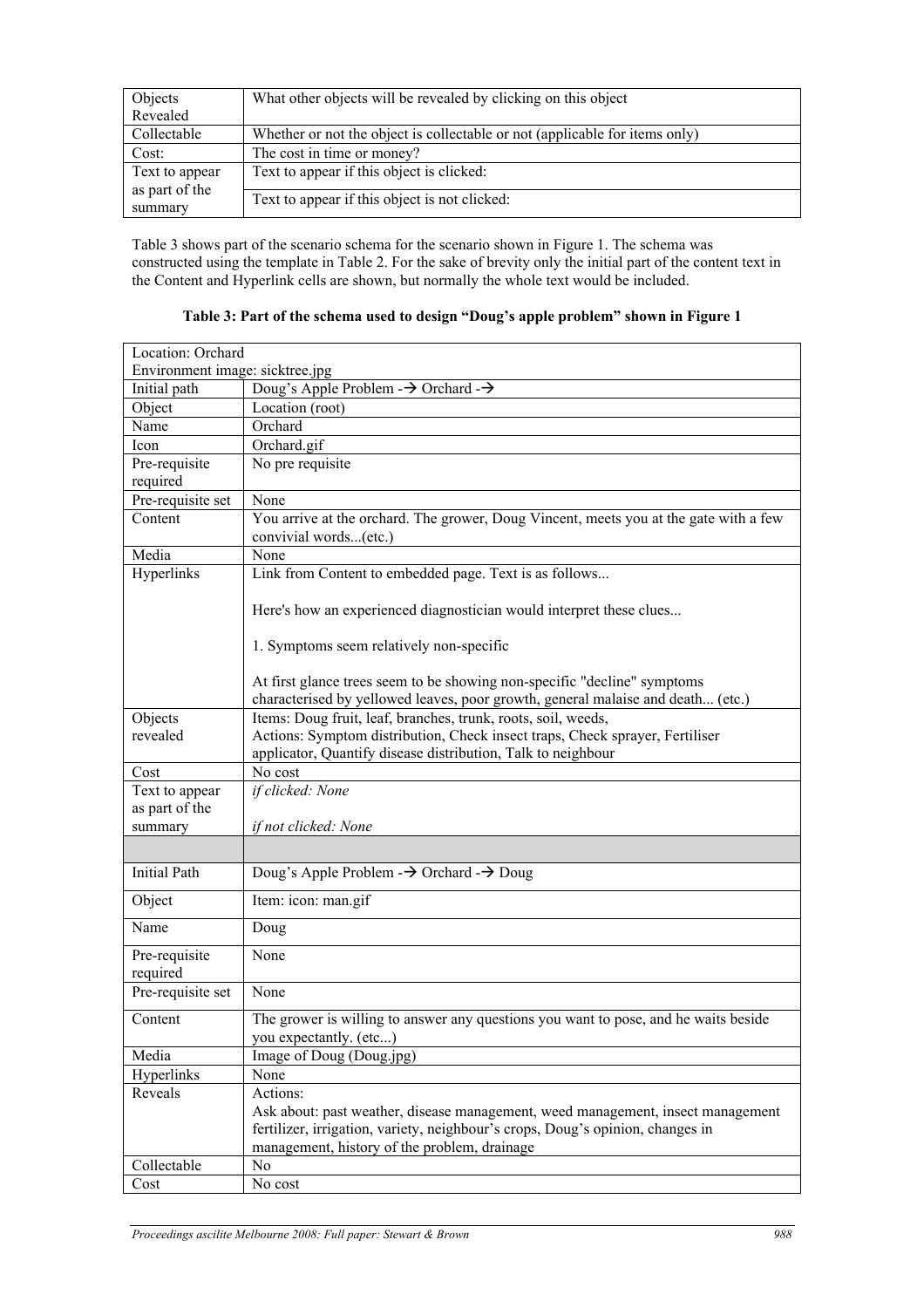| Text to appear    | if clicked: None                                                                               |
|-------------------|------------------------------------------------------------------------------------------------|
| as part of the    |                                                                                                |
| summary           | if not clicked: None                                                                           |
|                   |                                                                                                |
| Initial Path      | Doug's Apple Problem $\rightarrow$ Orchard $\rightarrow$ Doug $\rightarrow$ Ask about Drainage |
| Object            | Action                                                                                         |
| Name              | Ask Doug about drainage                                                                        |
| Pre-requisite     | None                                                                                           |
| required          |                                                                                                |
| Pre-requisite set | None                                                                                           |
| Content           | At this question Doug appears a little embarrassed. He tells you that the drainage is          |
|                   | poor, and that the low lying areas retain water for some time. (etc.)                          |
| Media             | Video of Doug speaking (drainage.avi)                                                          |
| Hyperlinks        | None                                                                                           |
| Reveals           | None                                                                                           |
| Cost              | No cost                                                                                        |
| Text to appear    | If clicked: It was useful to ask about this. The answer revealed poor drainage, which is       |
| as part of        | conducive to Oomycota pathogens such as Phytophthora cactorum                                  |
| summary           | If not clicked: It would have paid to ask about this. The answer revealed poor                 |
|                   | drainage, which is conducive to Oomycota pathogens such as <i>Phytophthora cactorum</i>        |
|                   |                                                                                                |

It should be noted that, again for the sake of brevity, only one template and schema is illustrated. This template is used to develop the environment the students will explore. Other scenario templates and schemas are used by the authors for developing the reflective parts of the exercise. These contain the ingredients of the multichoice, check box and text entry forms.

Table-based schemas can be very flexible. Heading for the table rows and columns can vary depending on the nature for the scenario, and the intended authoring tool. For example, if the scenario being planned is simply a click-through one, with no items to collect and transport elsewhere, then the row heading "collectable?" is unnecessary and can be left out. If producing the scenario using simple hyperlinks in an HTML editor, the schema can be simplified and rows which deal with prerequisites etc, can be deleted. If the schema is produced in a modern word processor, the content also has the advantages of a spellchecker and thesaurus. The latter tools are not always available in authoring programs for interactive scenarios.

Once complete, the scenario schema can be "checked off" by the development team, ready for incorporating into the authoring tool of choice. Although minor amendments may (and usually are) made to the flow and content of the scenarios once constructed in the authoring software, the schema exists as an easy-access repository of the initial content. It shows the scenario in it's entirety within a single, searchable document. As such it is useful for both archiving purposes and communication between other members of the production team.

There is another advantage to using a schema. It means that both the structure and content of a scenario can be used for alternate forms of delivery. For example, a scenario initially designed for construction in SBL-interactive might be adapted for use as a problem-based learning exercise delivered orally as a question and answer session to a class during a tutorial. Being in a universal format (such as a Word document) pieces of the scenario can easily be used as reference for the teacher planning this kind of exercise.

# **Conclusion**

It is always tempting to jump right into the authoring tool and start constructing scenarios, even without a clear plan of all the components. However the non-linear nature of most interactive scenarios, with their hidden content and pre-requisite triggers can make it difficult to see all the component parts and how they relate to one another once the scenario is fixed in the authoring tool. Tools such as SBLi are certainly useful to quickly prototype scenarios but, as with designing websites, good planning and storyboarding of the scenario is essential. The "Emergo" toolkit (Nadolski, 2007) incorporates planning tools. However simple techniques such as the use of a whiteboard and developing a table-based schema can also provide this framework, if not incorporated into the main authoring program. Furthermore, once scenarios (or cases) are captured in this format they can be used and delivered in a variety of different ways, perhaps not even involving computer technology at all!